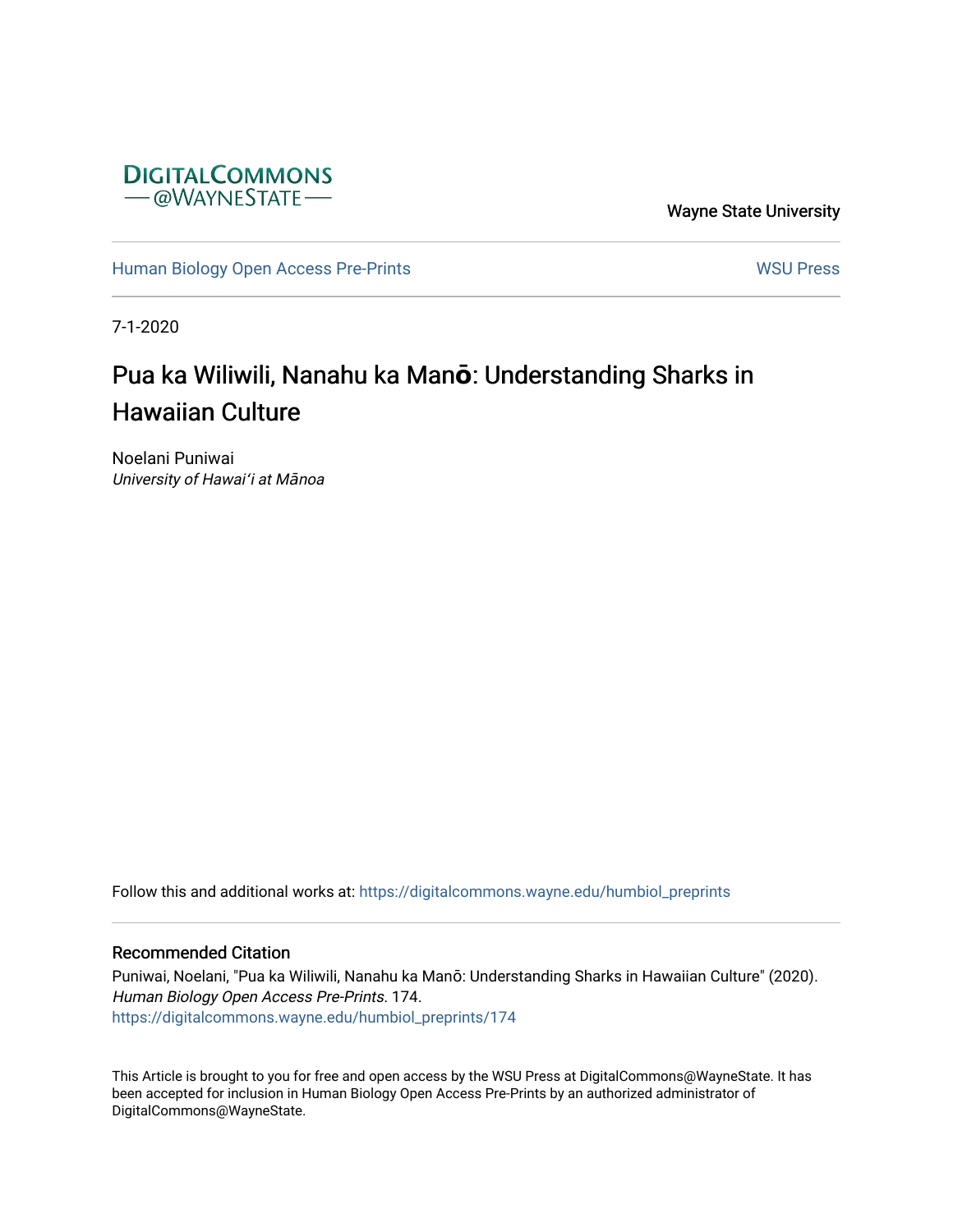# **Pua ka Wiliwili, Nanahu ka Manō: Understanding Sharks in Hawaiian Culture**

Noelani Puniwai1\*

<sup>1</sup>Kamakakūokalani Center for Hawaiian Studies, University of Hawaiʻi at Mānoa, Honolulu, Hawaiʻi, USA.

\*Correspondence to: Noelani Puniwai, Kamakakūokalani Center for Hawaiian Studies, University of Hawaiʻi at Mānoa, 2645 Dole Street, Room 209BB, Honolulu, HI 96822 USA. Email: npuniwai@hawaii.edu.

Short Title: Understanding Sharks in Hawaiian Culture

# KEY WORDS: SHARKS, WORLDVIEW, CLASSIFICATION, HAWAI'I, LANGUAGE.

# **Abstract**

Kanaka maoli (Indigenous Hawaiians) are blessed with a written literature that documents observations and relationships with our environment in the form of chants, stories, and genealogies passed down orally for centuries. These literatures connect us to our ancestral knowledge and highlight species, places, and processes of importance. Sayings, such as this one from the Kumulipo (our creation story) *Pua ka wiliwili, nanahu ka manō*, is an example of the place of nature, man, and a specific creature the shark in ecological phenology. We chose to focus on sharks or manō because of the availability of historic references, and their importance in Hawaiian culture in contrast to the relatively little available scientific knowledge. Manō are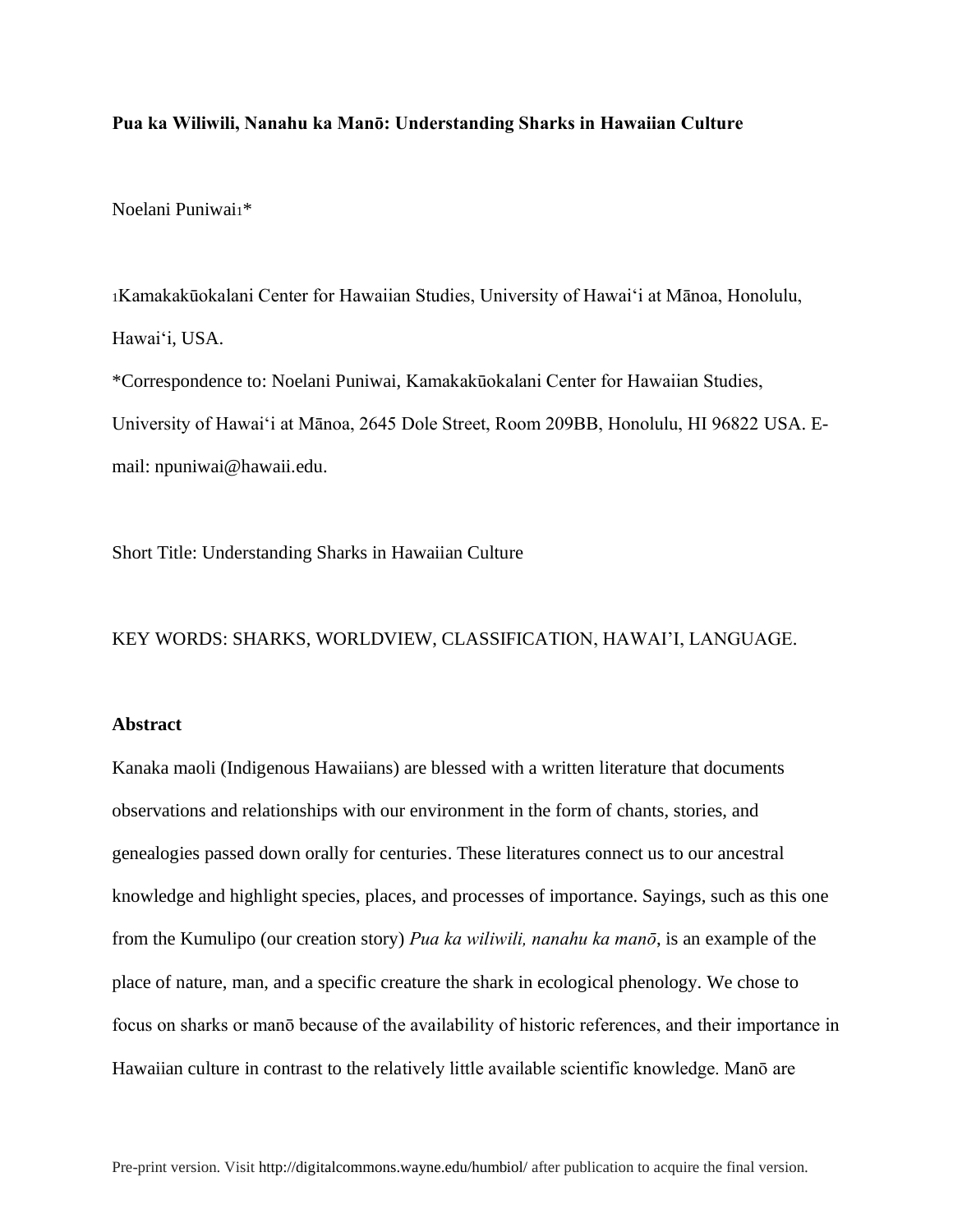understood through Hawaiian Indigenous Science in their roles as ʻaumakua and as unique individuals. By using manō as a lens in which to recognize the uniqueness of the Hawaiian worldview we highlight the classification system developed and apply this framework when analyzing management scenarios. Using the Indigenous Science of Kanaka maoli we can adapt new ways in which to classify our environmental interactions and relationships that will bring us closer to our living relatives. Management decisions regarding culturally important species need not be based solely on the most current Western Science data, but the much longer dataset of knowledge stored in our oral literature.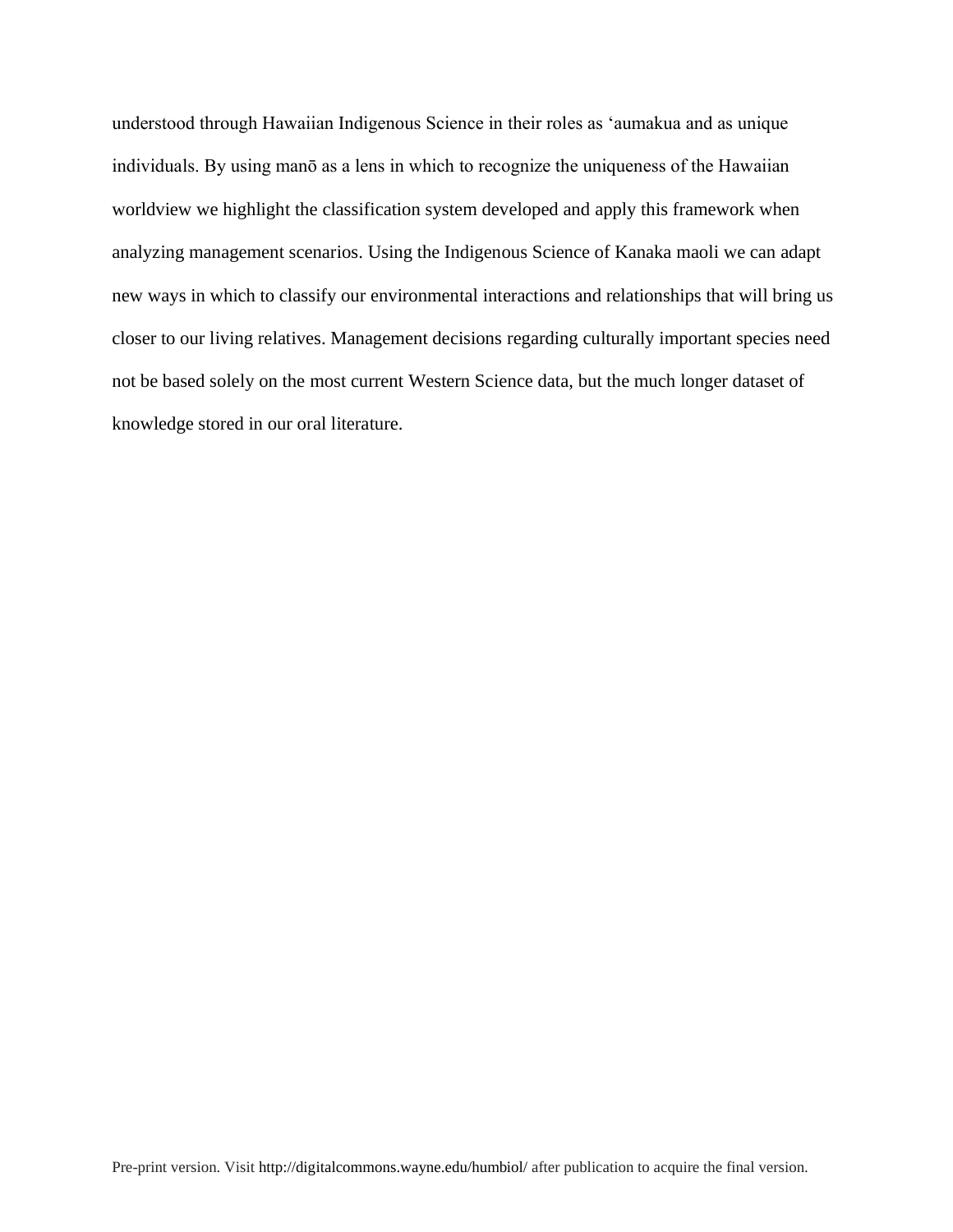Kanaka Maoli (Indigenous Hawaiians) are blessed with a written literature that documents observations and relationships with our environment in the form of chants, stories, and genealogies passed down orally for centuries (Silva 2017). These literatures connect us to our ancestral knowledge, and highlight species, places, and processes of importance (McDougal 2016). Sayings, such as the following one from the Kumulipo (one of our creation stories), are an example of the place of the roles of nature, man, and a specific creature – in this case, sperm whales- during creation (Liliuokalani 1978).

| O ke Akua ke komo,              | It is the god (environmental entity) who enters (belongs), |
|---------------------------------|------------------------------------------------------------|
| 'A'ole komo kanaka              | Man does not enter (not a place for mans presence)         |
| O ke ka'ina a palaoa e ka'i nei | In the lead the sperm whales proceed                       |

This particular phrase is repeated after the birthing of plant and animal relatives, generations before man enters in this creation chant. There are various interpretations to these lines, both literal and metaphorical, and although I include just one version in the translation above, the intention of this phrase is clear - setting the boundaries and conditions of man and how other creatures sees the role of man in the Hawaiian environment (Liliuokalani 1978).

The Kumulipo informs us of biological hierarchy and describes Kanaka Maoli mental modeling of their natural environment (McDougal 2016). Indigenous science, such as the information found in this chant, helps us navigate both the cultural protocols of interacting with our environment, and the systems in which we categorize our relations (Johnson et al. 2016). These chants and stories are not just of entertainment value, but hold the truths of our environmental ethics, values and Indigenous knowledge (Kanahele 2005). One such traditional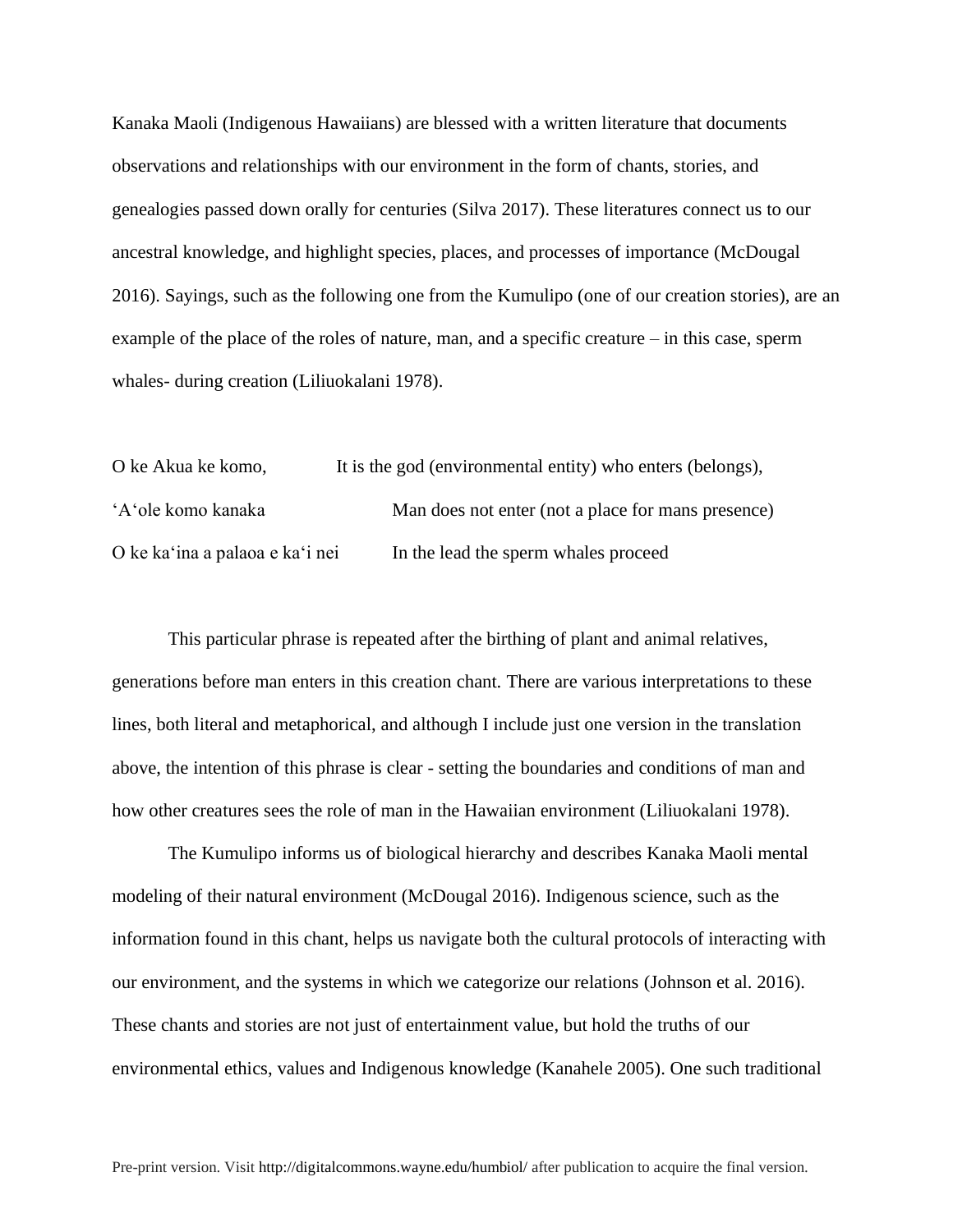saying "Pua ka wiliwili, nanahu ka manō" relates the time in which a wiliwili (*Erythrina sandwicensis*) flower is in bloom to the behavior of manō (sharks ) biting (Pukui 1983). This saying is documenting an important environmental cycle that occur simultaneously in both species; the presence of sharks in the ocean is related to the natural phenology of a terrestrial tree on land. This nanahu, or biting in the saying is not just in respect to sharks attacking people, but also signifies a time when sharks are in active mating season and have heightened arousal. These sayings are well known to connect land and ocean processes, documenting phenological timing and the depth of observations that occurred across landscapes.

Understanding the role of manō in Kanaka Maoli culture not only highlights the important ecological relationships between sharks and their environment, but can also lend lessons to be used in shark management. The abundance and distribution of sharks can be a very sensitive topic for the modern, general public, as well as for fishery managers (Sutcliffe and Barnes 2018). For non-Polynesians, a fear of sharks is proliferated through media, including cinema and literature. Proposed shark culling due to their preying on young monk seals, ecotourism shark diving in State waters, and shark finning for the shark fin market are all examples of shark management concerns in Hawaiʻi heightened by a worldview that perceives sharks as only a fierce predator. Another highly controversial topic is the effectiveness and necessity of shark hunts after shark attacks on humans (Wetherbee et al. 1994). In this paper, I use a biocultural analyis of sharks in Kanaka Maoli culture to illustrate an understanding of manō in the Hawaiian worldview and to learn more about an animal that is greatly misunderstood and in need of better management protocols.

Basic ecological facts and research regarding manō are summarized in Sharks of Hawaiʻi and their Cultural Significance by Leighton Taylor (1993) and Hawaiian Shark Aumakua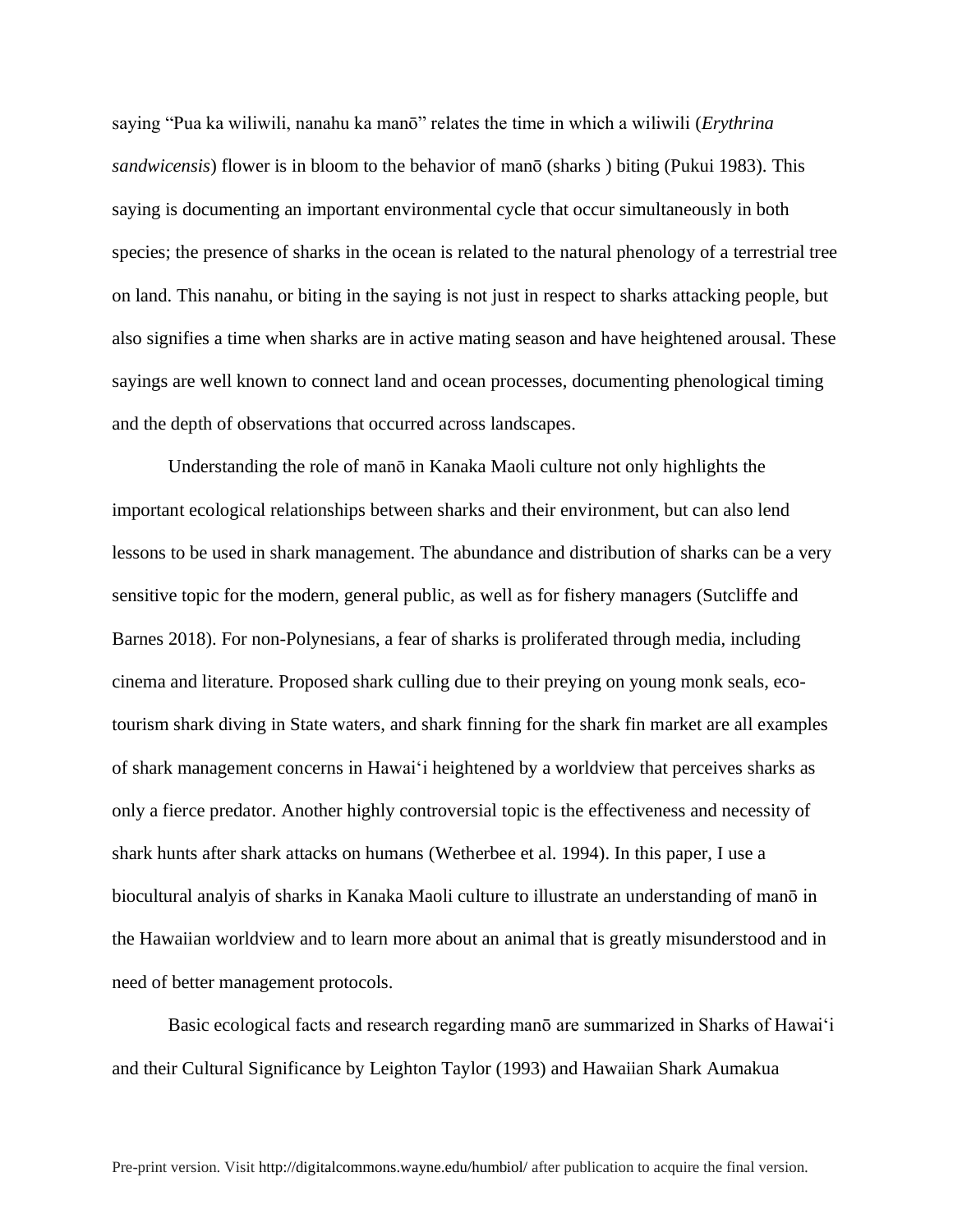(Beckwith 1917). In Taylor's book, the author examines the Hawaiian cultural significance of manō, providing a list of ʻōlelo noʻeau (sayings of wisdom), manō ʻaumakua (guardian sharks), as well as other information from well-known Hawaiian scholars such as Samuel Kamakau. Taylor also highlighted the amount of information that is unknown and the need for more indepth research. His search was limited to western knowledge of manō written in the English language, while another database laid untouched -that is the Kanaka Maoli database of knowledge, the historical moʻolelo, kaʻao, and mele (broadly identified as Hawaiian literature) of the Hawaiian people. Beckwith (1917) accessed some of these sources in her search to share more information about the concept of ʻaumakua, focusing on sharks. These sources are the result of thousands of years of observations of the natural environment found in the Hawaiian archipelago.

My motivation in this research project is to learn more about an animal that is greatly misunderstood and to assess how a different way of knowing can influence management and scientific understanding. This paper focuses on sharks, generally termed manō in Hawaiian, because of the availability of historic references to manō and their importance in Hawaiian culture (Beckwith 1917) in contrast to the relatively little scientific knowledge that is available on them. Here I understand the spatial distribution of manō in moʻolelo, and identify references to manō behavior and their interrelationships with humans.

#### **Materials and Methods**

Our research focused on re-connecting to historical Hawaiian literature, oral history interviews, newspaper articles, and books including shark stories, chants, and proverbs. Storytelling is a common method of recording indigenous knowledge, and as a methodology needs to be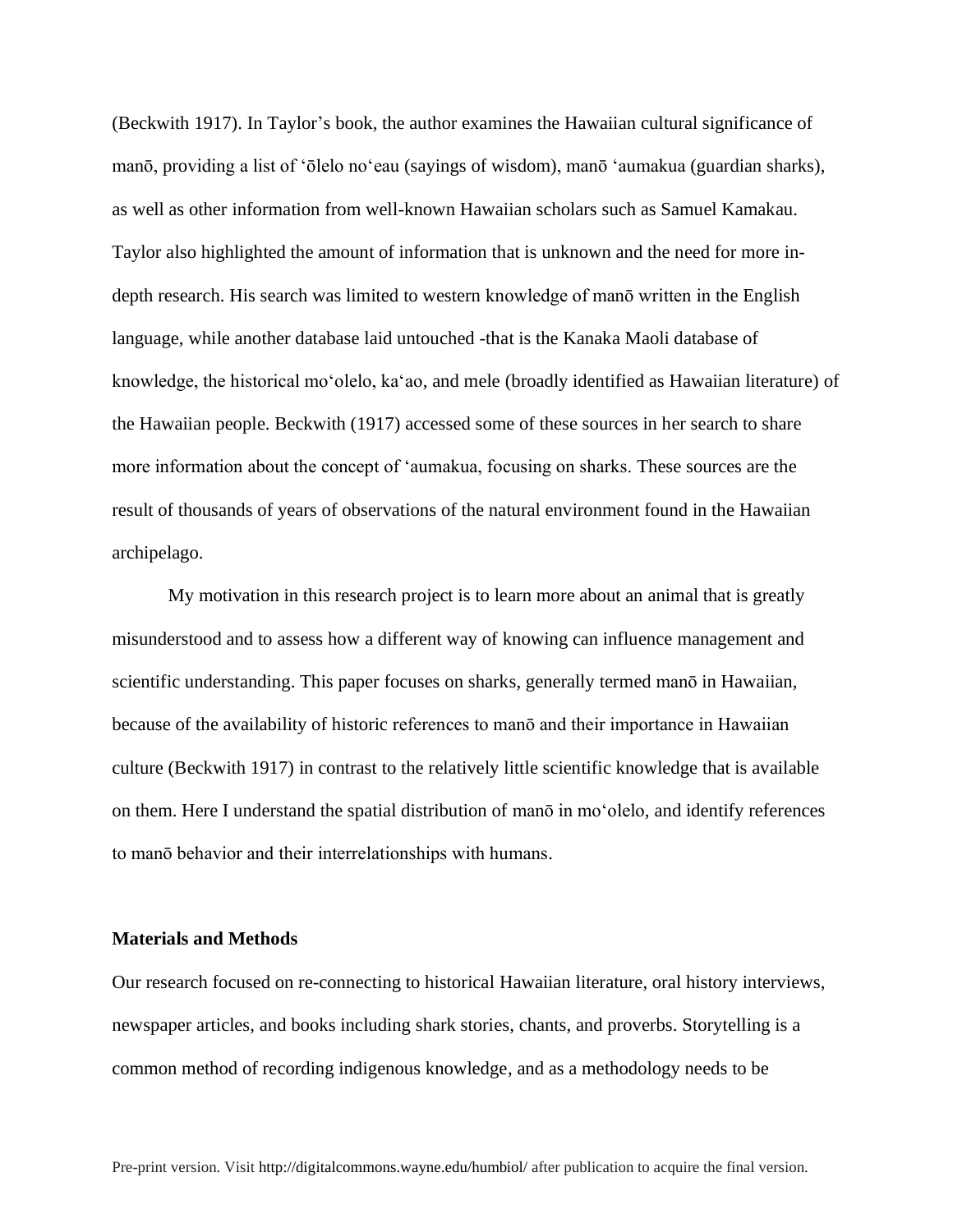understood as an integral process to indigenizing ecology (Goodyear-Kaʻōpua 2016). Not commonly used as a source of data, moʻolelo (stories) are a treasured component of our Hawaiian literature.

"To truly see and appreciate the knowledge left by our ancestors, we need to do more than simply read through their moʻolelo. When the readers of moʻolelo take the time to untwine the beautiful details of information and knowledge left by our Hawaiian ancestors, what we will find is that our ancestors have left us with more than just stories, tales, histories, and genealogies. We find that they have left us intimate knowledge of their world." (Mānoa 2019).

There are numerous references of manō from locations across the Hawaiian Islands, so as a way to begin, I focused my search first for stories and individuals on Hawaiʻi Island (where this author was raised). One particular story I accessed was Kaʻehuikimanōopuʻuloa the shark of Puʻuloa.\* The story chronicles the life of a shark, born on Hawaiʻi Island, who travels throughout the Hawaiian Islands. Extremely detailed, at 47 pages long and written in its complete form in only the Hawaiian language this story allowed us to triangulate information found in other stories and legends.

Looking through Hawaiian sources of history and stories in electronic databases such as ulukau.org and Papakilo.org helped us to identify references of manō behavior and their interrelationships with humans. I also accessed a database of shark attack records for the State of Hawaiʻi and compared the spatial distribution of recorded shark attacks with the information found within Kanaka Maoli literature. I categorized the stories shared into topics and identified four main categories of information from these sources. For this paper, I will use the knowledge shared from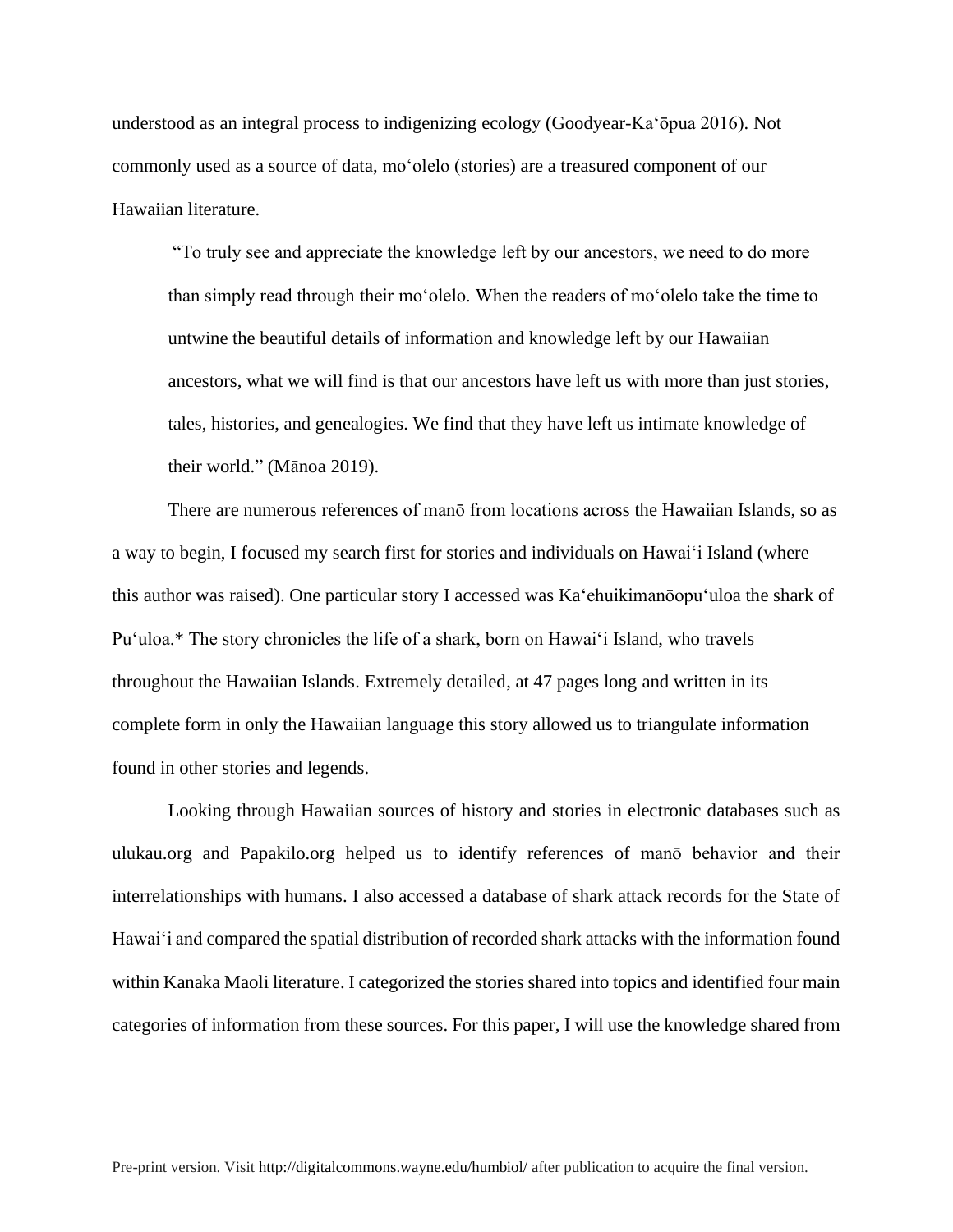10 sources as a summary to the larger literature of information I read and to begin highlighting the bio-cultural relationships of Kanaka Maoli with manō (Table 1).

# **Results**

#### *Classification System*

As discussed by Jordan and Evermann (1903) Kanaka Maoli have about 5 general names for manō, of which only a few are identified with species specific scientific classification (Table 2). The niuhi is described as a fierce shark and generally associated with both Great White (*Carcharodon carcharias*) and Tiger (*Galeocerdo cuvier*) sharks, which look decidedly different yet have similar behaviors. Manō seem to be classified by not only their physical body traits but also by their circumstances or personality traits - guardian, leader, angry or provoked, etc. - and each possessed their own individual identification or name (Gutmanis 1983). In the story of Kaʻehuikimanōopuʻuloa and others, manō were classified as niuhi, manō aliʻi, manō aloaliʻi, manō ʻaumakua, manō hoaaliʻi, manō huhū, and manō kupua (Uaua 1871; Table 3). These classifications provide a window into the ethnotaxonomy used by Kanaka Maoli to explain interactions, expectations, and behaviors of sharks (Barron et al. 2015). Kanaka Maoli did not differentiate between species of manō as they so commonly did for plants, birds, marine animals, and most other species.

These classes of sharks also had different mana (hierarchy or power). Manō ʻaumakua are approachable and can be fed or feed their human families while niuhi are untouchable except by high-ranking aliʻi (chiefs). Aliʻi were the only people with the privilege to hunt niuhi, and their success secured them higher mana. Some places were known to hunt and eat manō regularly, particularly the lālākea and kihikihi (Kahaulelio 2006). The care and respect given to manō that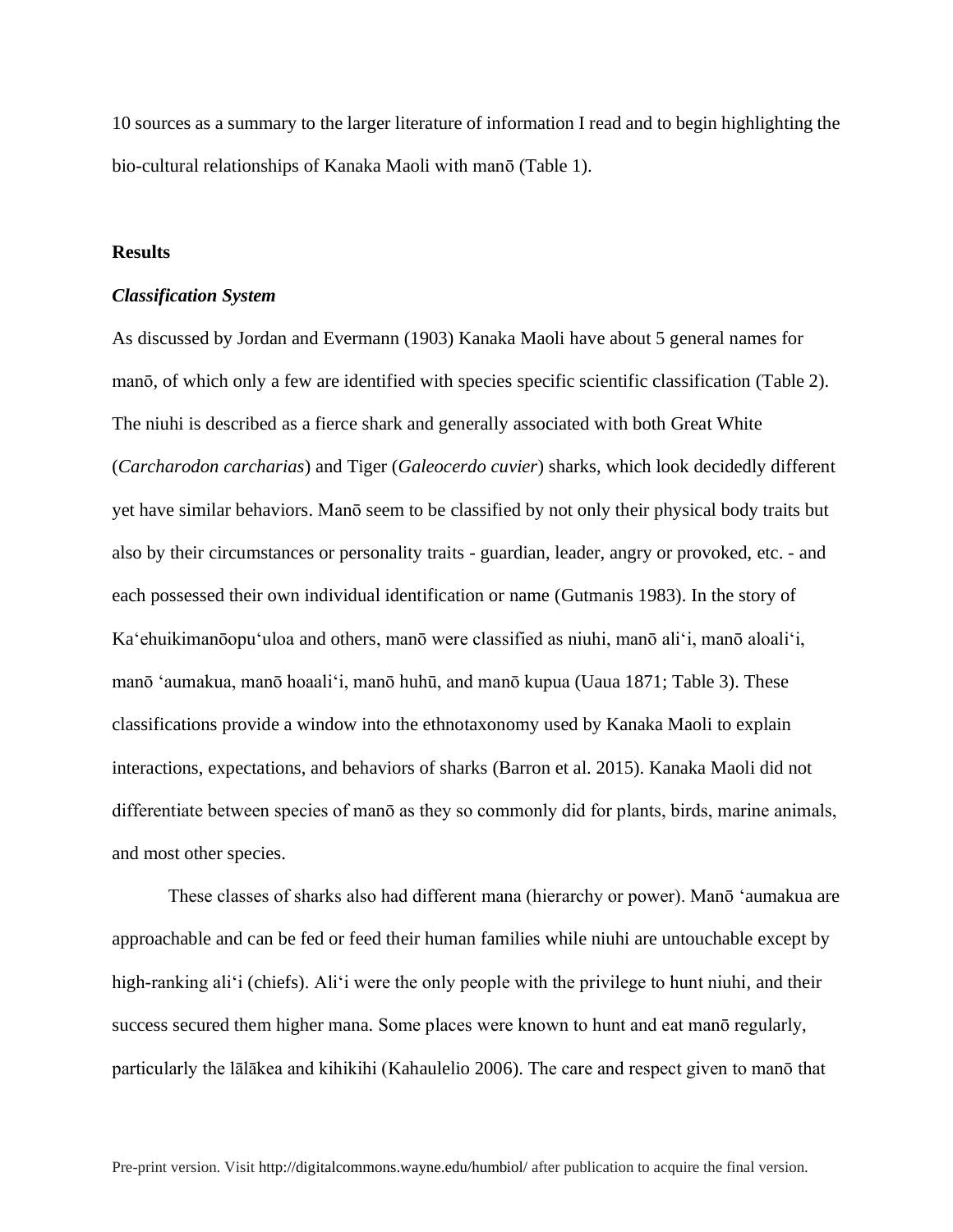were hunted is demonstrated in the methods of preparing, capturing, and final usage of the manō body (Curtis 1998; Titcomb 1972).

The classification of manō in a system similar to the Linnaean system was unnecessary when the individual behaviors of mano were a more important category for classification and understanding. Stories of manō as individuals with unique personalities and names are recounted, with over 300 names of sharks recorded, many with personal geneaologies (Uaua 1871; Beckwith 1917). Individual names recognize both their classifications and that each manō is unique. Legends and stories are told of sharks that have human form, sharks that reside in specific sites around the Islands, and sharks that journey and have adventures. Each shark in old Hawaiʻi seemed to have a personal name.

# *ʻAumakua*

Numerous Hawaiian family stories also share the intimate reciprocal relationship that exists between individual sharks and specific families, termed ʻaumakua (Maly and Maly 2003). Beckwith speaks about the reluctance of her informants to discuss the role and function of ʻaumakua, and specifically those with sharks (1917). Families held the stories and guardianship of ʻaumakua, and their relationship with these manō as private. Kepa Maly's interviews with kūpuna on Hawaiʻi Island included 9 people who referenced sharks in their personal family stories (Maly and Maly 2003). Their recollections included the caring for sharks (hānau poli), places well known for sharks, and specific shark stories of ʻaumākua. Pakaiea and Kua were two such manō that Mary Kawena Pukuʻi described seeing as a little girl (Craighill Handy and Pukui 1958). These personal intimate relationships that were cultivated between manō and humans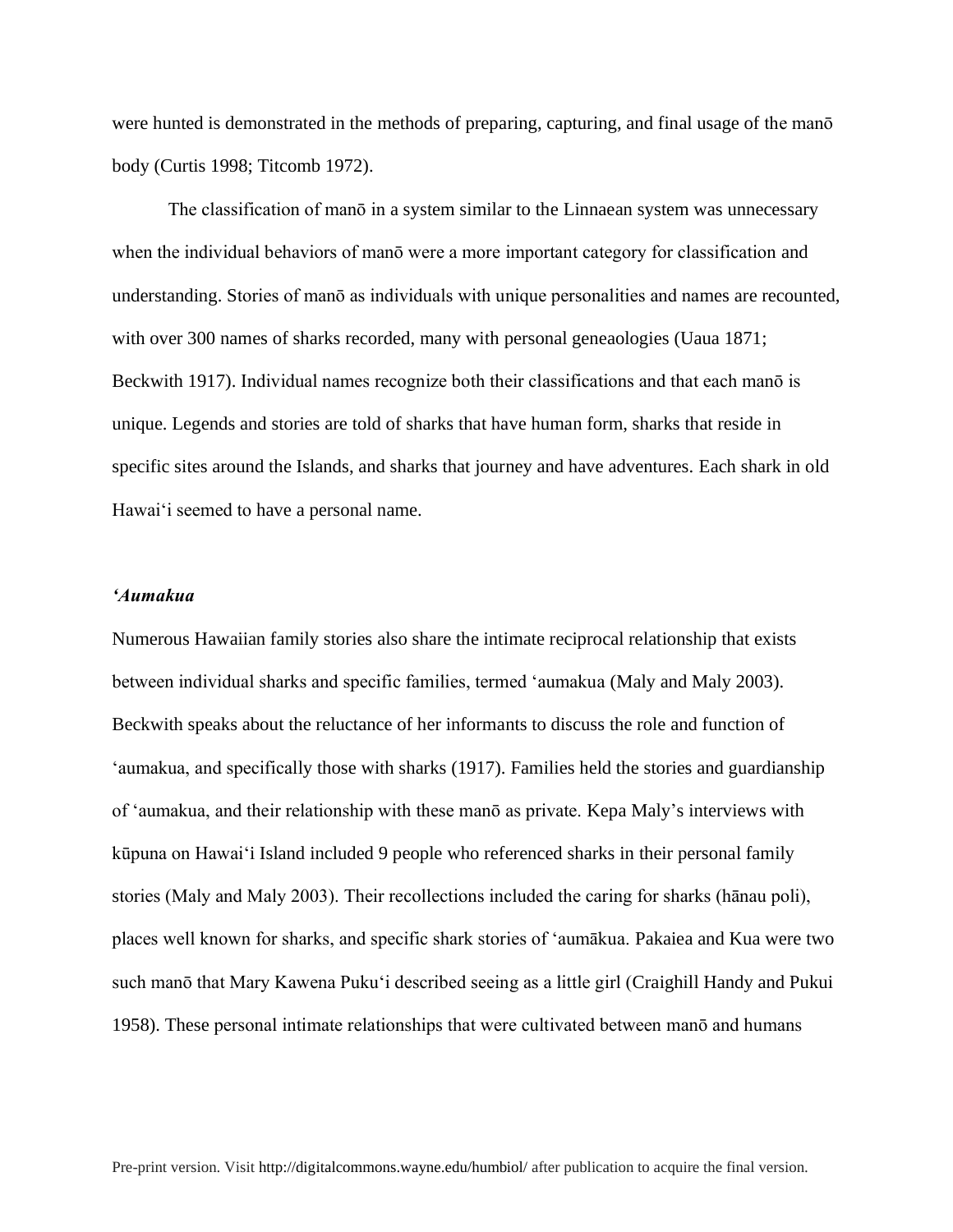highlight the important role of sharks in the marine environment and also the depth of ecological knowledge Kanaka Maoli developed in regard to these species.

#### *Appetite*

Manō kupua or manō kanaka are oftened described as beings who are both shark and man (never woman). These kupua are often born as children and raised with a vegetarian diet. In the story of Nanaue, his mother was specifically instructed to never serve him meat, for once he tastes meat, Nanaue's hunger for flesh will become insatiable (Nakuina 2002). Many similar stories exists on all islands, describing the forewarning of serving these men/manō meat and their hunger for kānaka once awakened. Other manō stories in which human flesh is desired are told, such as the story of Mikololou (Webb 1923). Manō that are described as hungering for human flesh are never connected to human families as ʻaumakua nor do they act under the bidding or direction of humans. In these stories, it is usually a shark god or ʻaumakua that tries to intervene and kill these manō with hunger for flesh. Niuhi are hunted for sport by aliʻi but never eaten as food (Titcomb 1972).

#### *Spatial Distribution*

Kua is a manō from Kaʻū, Kaʻahupahau is from Puʻuloa, Kamohoaliʻi is from Kahoʻolawe. These manō are associated with specific places, and even though they enjoy traveling and have relations with sharks from different islands, they have a home that they return to and from which they are known. Manō that change between man and manō (manō kupua) are usually associated with places near rivers in which they can travel from inland to the ocean. Manō kupua are known from Hāmākua, Molokaʻi, and Kauaʻi – wet places. Areas with little river presence are not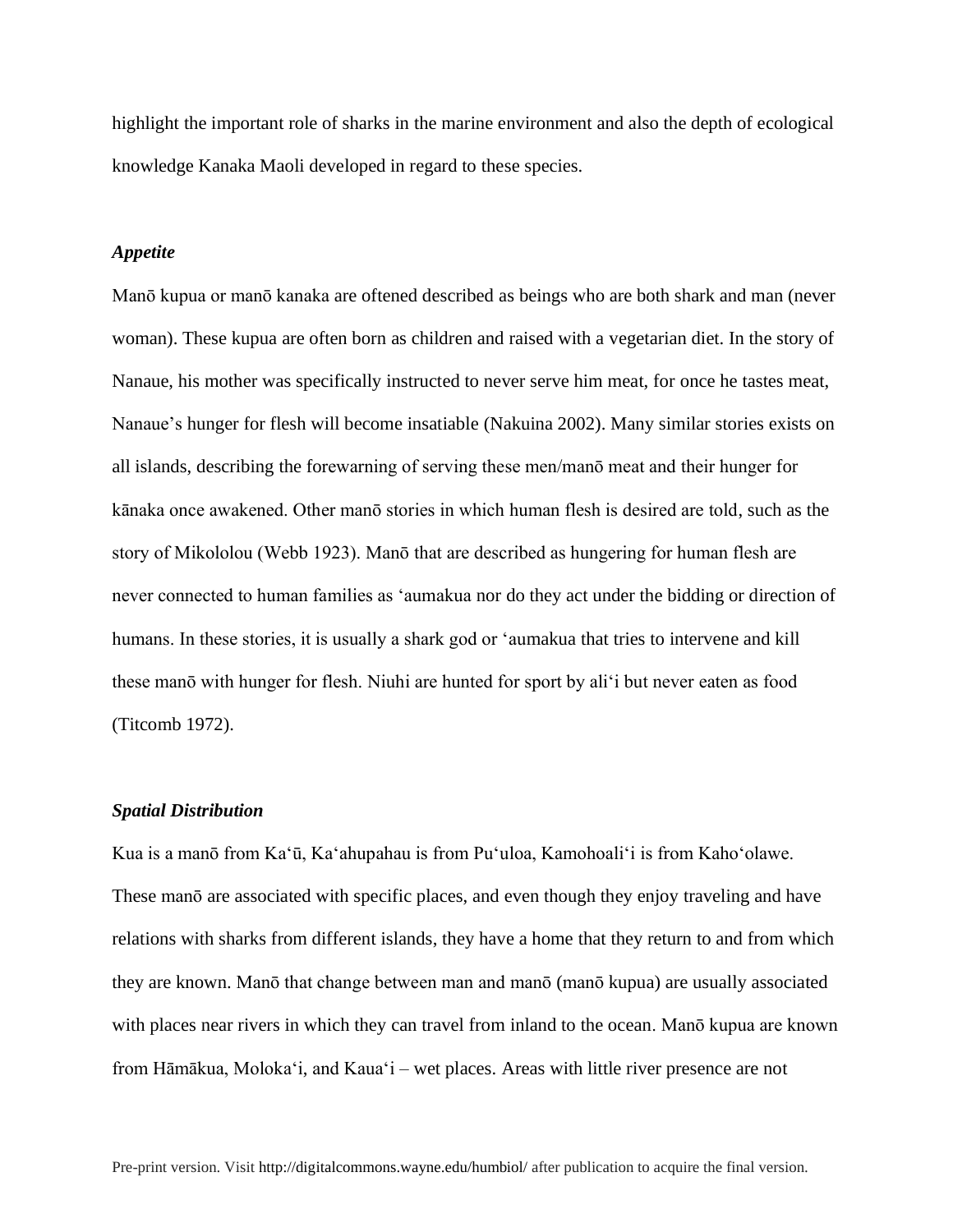known for these manō kupua and instead have many more moʻolelo of manō ʻaumakua, such as in Kaʻū and South Kona – dry places (Maly and Maly 2003). Similarly, manō huhū as described in the story of Kaehuikimanōopuuloa were found in abundance on Maui (Uaua 1871).

These storied patterns can be correlated to modern day shark distributions and are particularly interesting when looking at the Register of Shark Attacks database. Although data on current shark attacks are not publicly available as they once were, notable spatial trends include the prevalence of shark attacks on Maui, while Puʻuloa, an estuary protected by Kaʻahupahau, has not had a single occurence (Balazs 1997; Pukui 1994). In the story of Kaʻehuikimanōopuʻuloa, his largest conflicts occurred with the sharks outside of Maui, and Puʻuloa was a harbor of refuge where all but man-eating sharks were welcomed by Kaʻahupahau (Uaua 1871).

#### **Discussion**

#### *Intimate Behavior and Personal Relationships*

Manō as ʻaumakua: particular sharks were identified and cared for as family members, given names and stories associated with a specific shark. In Kaʻehuikimanōopuʻuloa, an intimate relationship is revealed between himself and his parents, Hōlei and Kapukapu, who took care of him, feeding him ʻawa and breast milk, as well as blessing him with prayers before his journey to Kahiki (Uaua 1917). In return, Kaʻehuikimanōopuʻuloa provides his parents with an abundance of fish. This intimate reciprocal relationship is seen in other moʻolelo, such as in "The Shark that Brought Poi", which describes how a manō secured food for an elderly couple who could no longer fend for themselves (Pukui 1996). These moʻolelo reveal to us today that relationships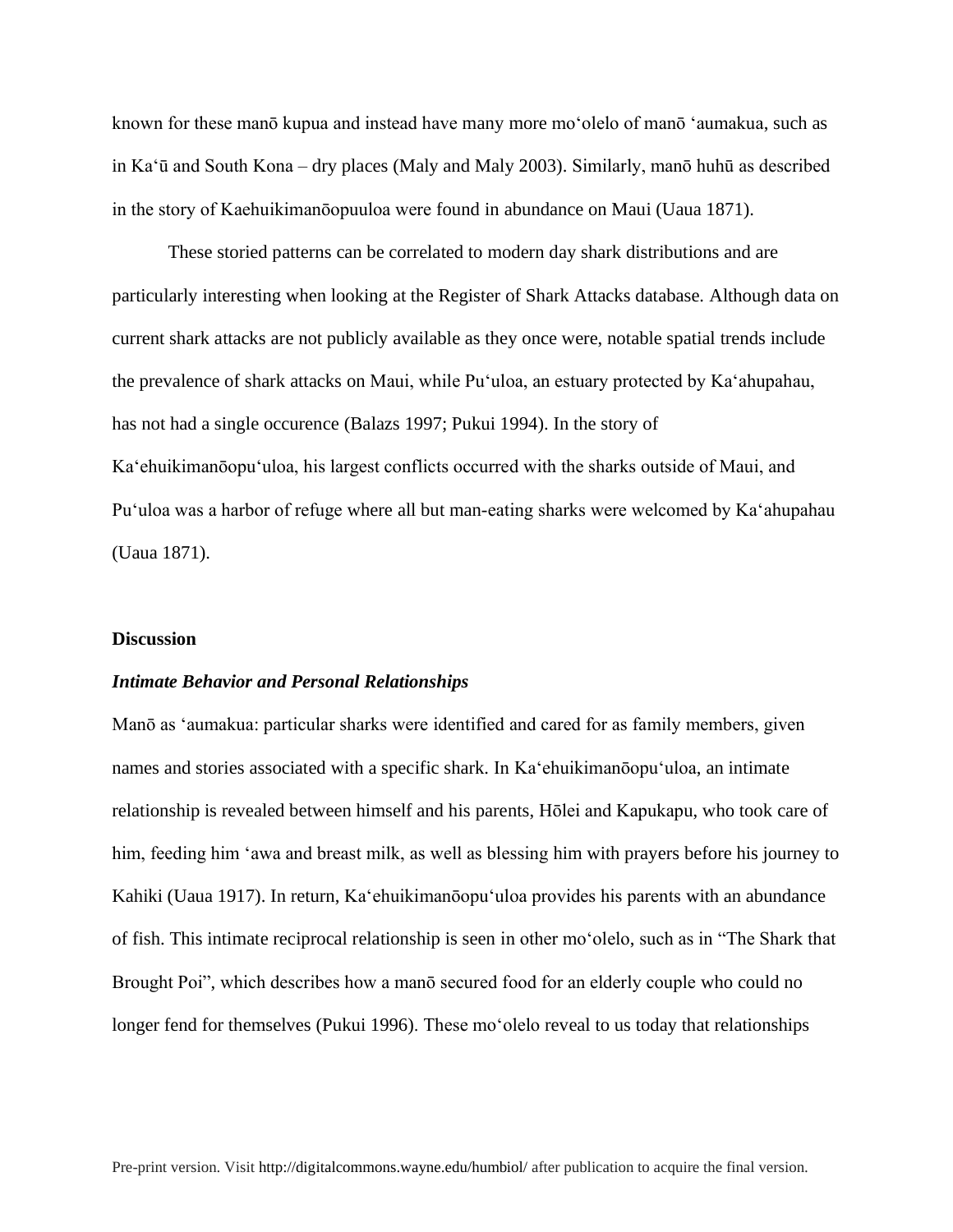with ʻaumākua were not one sided, but were in fact a reciprocal relationship where each took care of each other.

Treating a species such as a shark as part of the family is not something that most fishery biologists would consider. Yet, as Titcomb (1972) points out, most areas along the coast had a resident ʻaumakua and a kahu (caretaker) for that manō. This relationship was not given. Kānaka fed the manō bananas and ʻawa to show their love and respect for this family member. If we are hoping to understand the behavior and ecology of sharks, this familial relationship among kanaka and manō must start with our acknowledging that we need to begin to uphold our part of this relationship. We need to address manō as individuals with unique personalities and find those kahu who can care for them. Kānaka, and others, need to spend time in these environments, relearning our relationships to our ocean relatives as an indigenous, ecological methodology of aloha (love). The development of familial relationships of kanaka and sharks should be recognized and encouraged by research scientists and managers interested in becoming more intimate with particular waters. As shark tagging and modern DNA techniques allow us to learn more about shark geography and culture, we must recognize that kanaka maoli did this by simply being present, by actively cultivating relationships. This indigenous methodology was documented through our mo'olelo and both these techniques can be used again as part of modern marine management techniques.

This recognition that manō can be identified and have unique personalities to relate to is perhaps why so little information can be obtained regarding the Hawaiian names of different manō species. Titcomb (1972) tried to list the variety of manō in the Hawaiian language but acknowledged that the decriptions used were very vague. Manō within moʻolelo are more often than not named and attributed with specific personality traits. Some manō like Kauhuhū in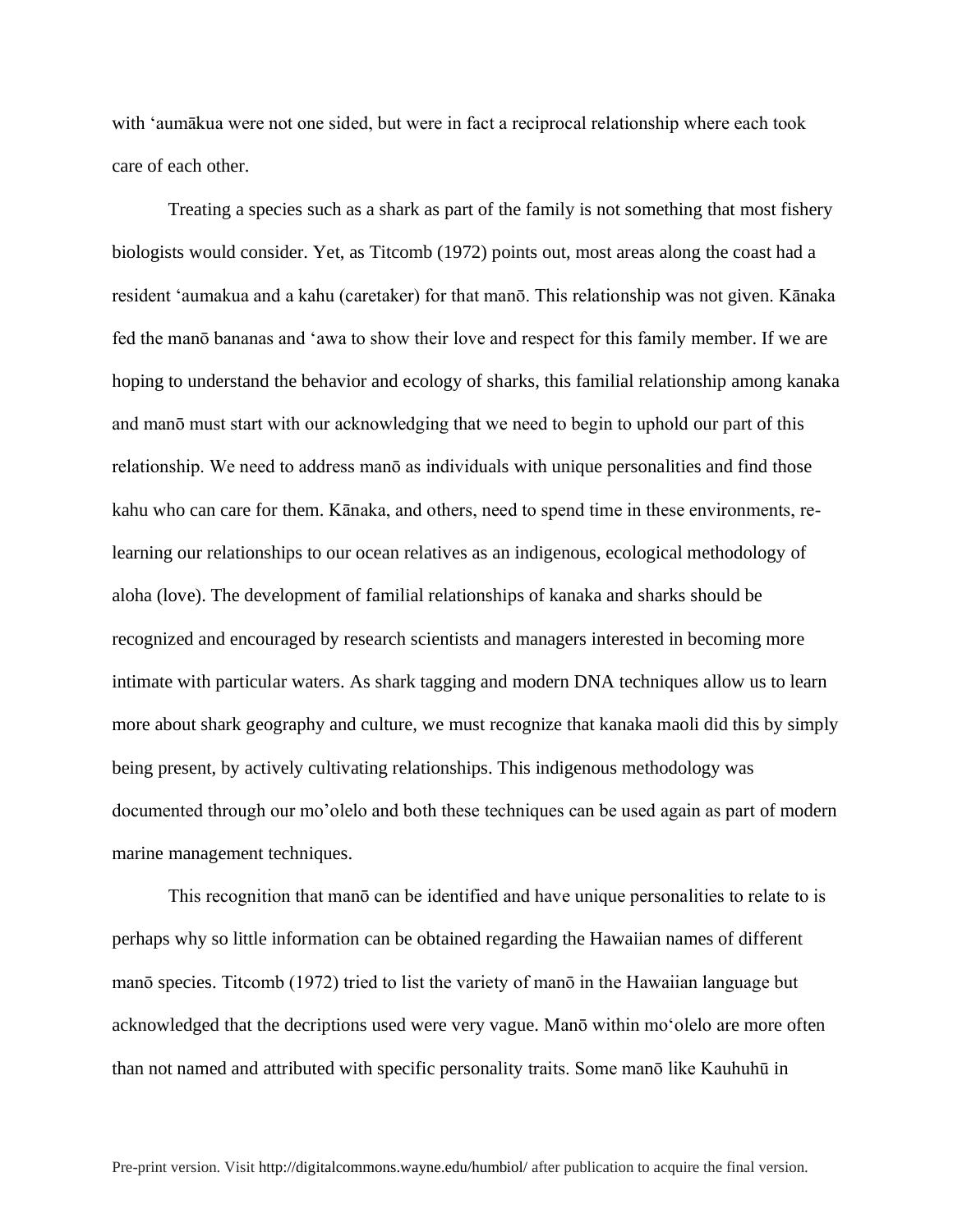Kaʻehuikimanōopuʻuloa are angry, while others serve as protectors for the people against niuhi or man-eating manō. This is very different from the views many today have of manō that stereotype all manō as man-eating predators. In the moʻolelo of Punia, we see that a specific group of sharks were man-eaters, the aliʻi of whom was named Kaiʻaleʻale. Kaiʻaleʻale is responsible for killing Punia's father, and thus Punia seeks revenge on this particular shark and his alo aliʻi, or followers (Hale Kuamoo 2015). Kanaka Maoli distinguished between good and bad manō by recognizing their individual personalities and characteristics and by nurturing these intimate relationships. As managers are learning in the Northwestern Hawaiian Islands, particular sharks are responsible for the take of young monk seals and a management response must take into account each individual sharks behavior instead of relying on large scale culling (https://www.fisheries.noaa.gov/species/hawaiian-monk-seal#conservation-management). A holistic response in shark management recognizes the cultural importance of these species as well as individual shark behavior.

Kahaulelio (2006) has a section where he talks about hoʻomoemoe fishing where the sharks kihikihi and lālākea are eaten. Titcomb (1972) explains this further sharing that only these sharks were known to be eaten, and flesh of the niuhi wasn't consumed but used for other purposes. Coincidentally, these are the most well associated names that align a Latin taxonomic name with a Hawaiian name. The manō were given "species" names when there was practice associated with a general type of manō (such as being a food source), and given individual names when personal relationships were cultivated (such as ʻaumakua). These categorizations of sharks can be used by scientists and managers as a way to define different levels of management actions and to guide research interests.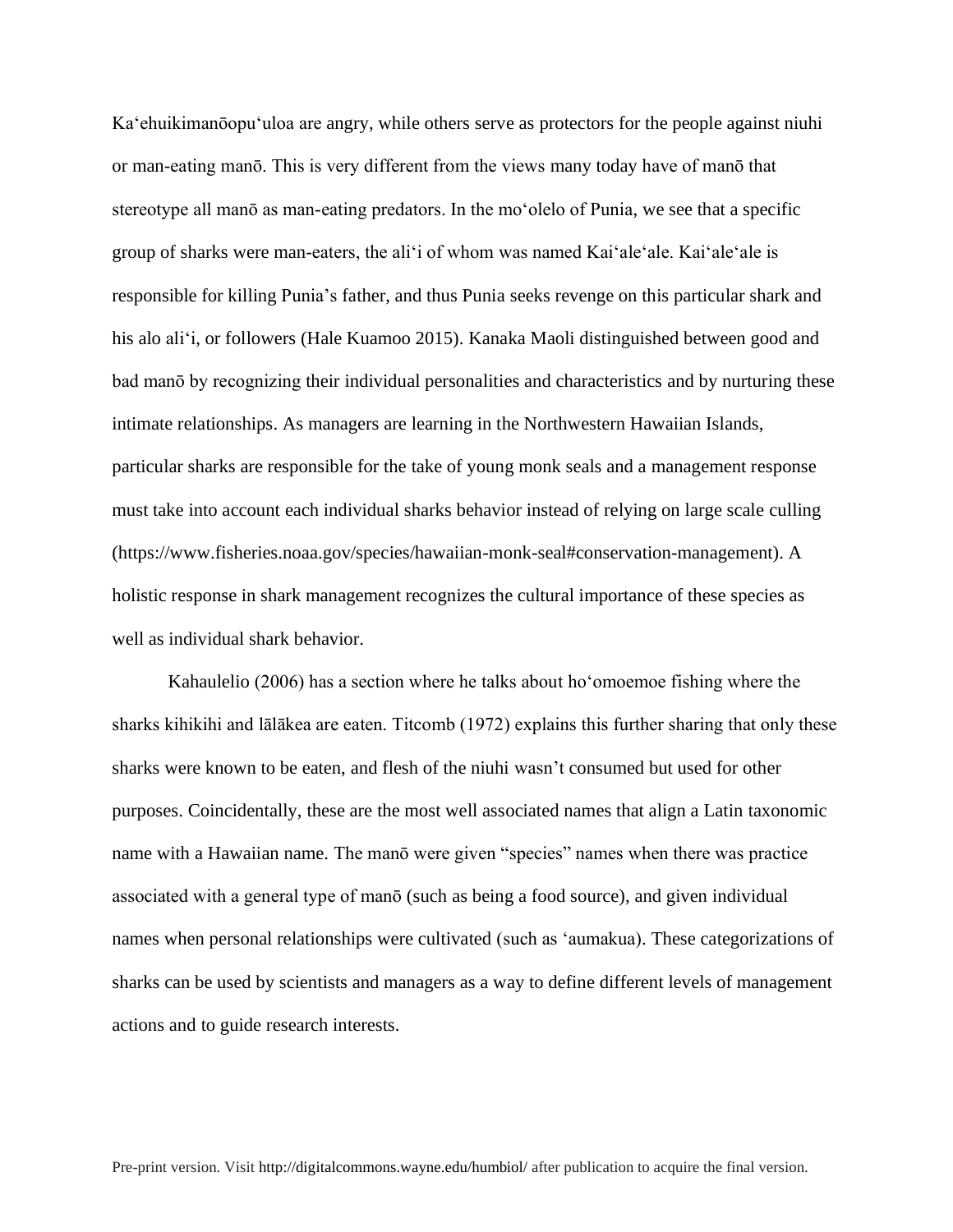# **Perspective**

By using manō as a lens through which to recognize the uniqueness of the Hawaiian worldview, I am able to identify an ethnotaxonomy implemented by Kanaka Maoli. Linguists, anthropologists and biologists have used ethnotaxonomy to compare indigenous methods to Latin frameworks. I have instead highlighted the epistemology of Kanaka Maoli relationships to sharks not for documentation purposes but to illuminate the utility of this enthotaxonomy. Using the Indigenous Science of Kanaka Maoli we can adapt new ways in which to classify our environmental interactions and relationships that will bring us closer to our living relatives. Manō are just one of many culturally important species that have numerous documented literature and observations that can assist current managers. Recognizing individual manō and knowing that their personality types can be understood, management decisions regarding these and other culturally important species need not be based solely on the most current Western Science data, but the much longer dataset of knowledge stored in our oral literature and currently being gathered through indigenous methodologies.

#### **Acknowledgments**

Pohaiikananikamahina Patterson and Nicholas Kealiʻi Sagum were heavily influential in the initial research and thesis development of this paper and contributed significantly. Emily Medeiros and Grant Kaʻehukai Goin assisted in expanding the scope of research and clarifying main thesis points. I mahalo each of them, as well as other anonymous and collegial reviewers, for their assistance in the development of this paper.

# *Received 7 February 2020; accepted for publication 4 May 2020.*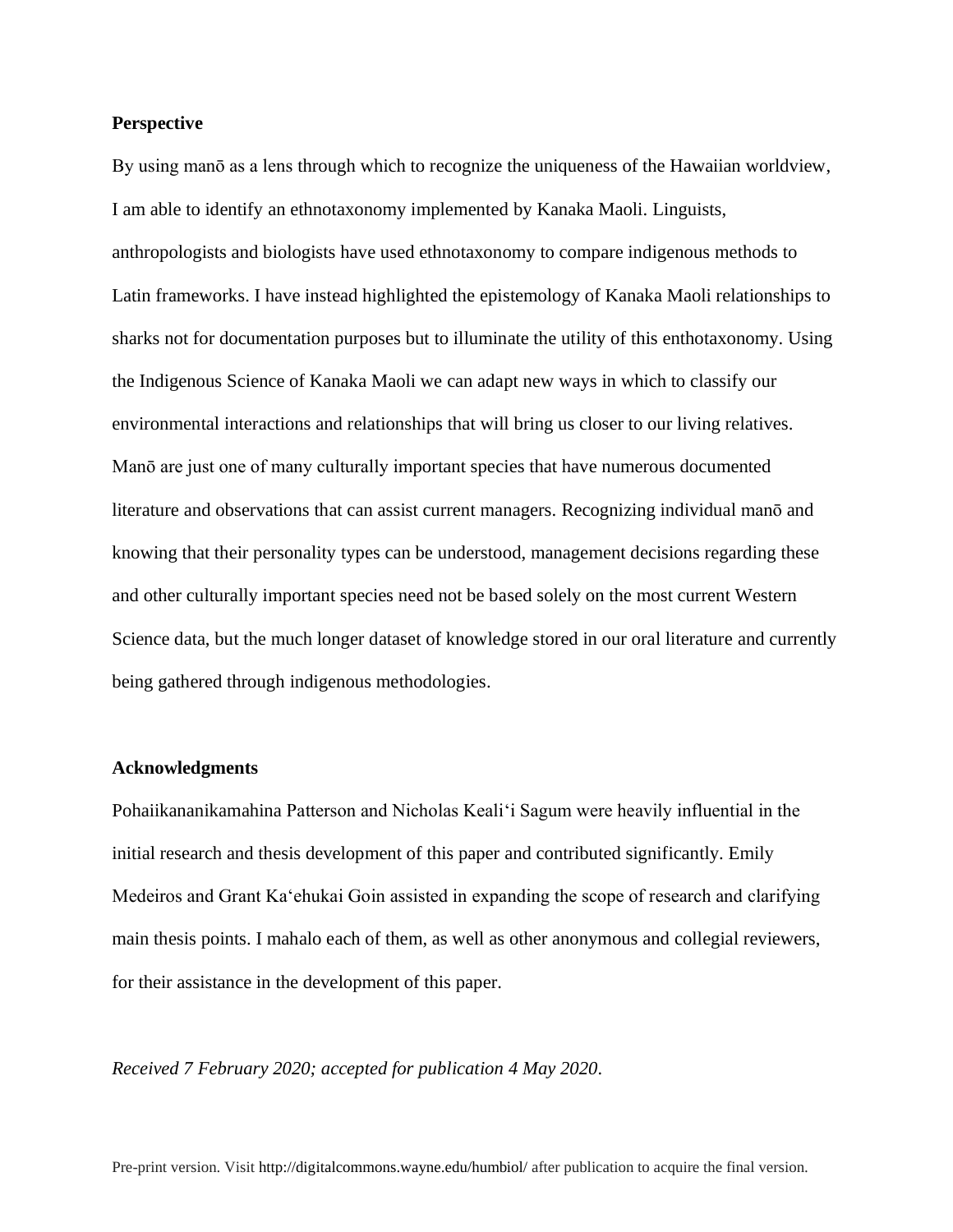Footnote: \*Puʻuloa is the inland waters now referred to as Pearl Harbor. His name is descriptive, describing him as the the little red shark that descends from Puʻuloa.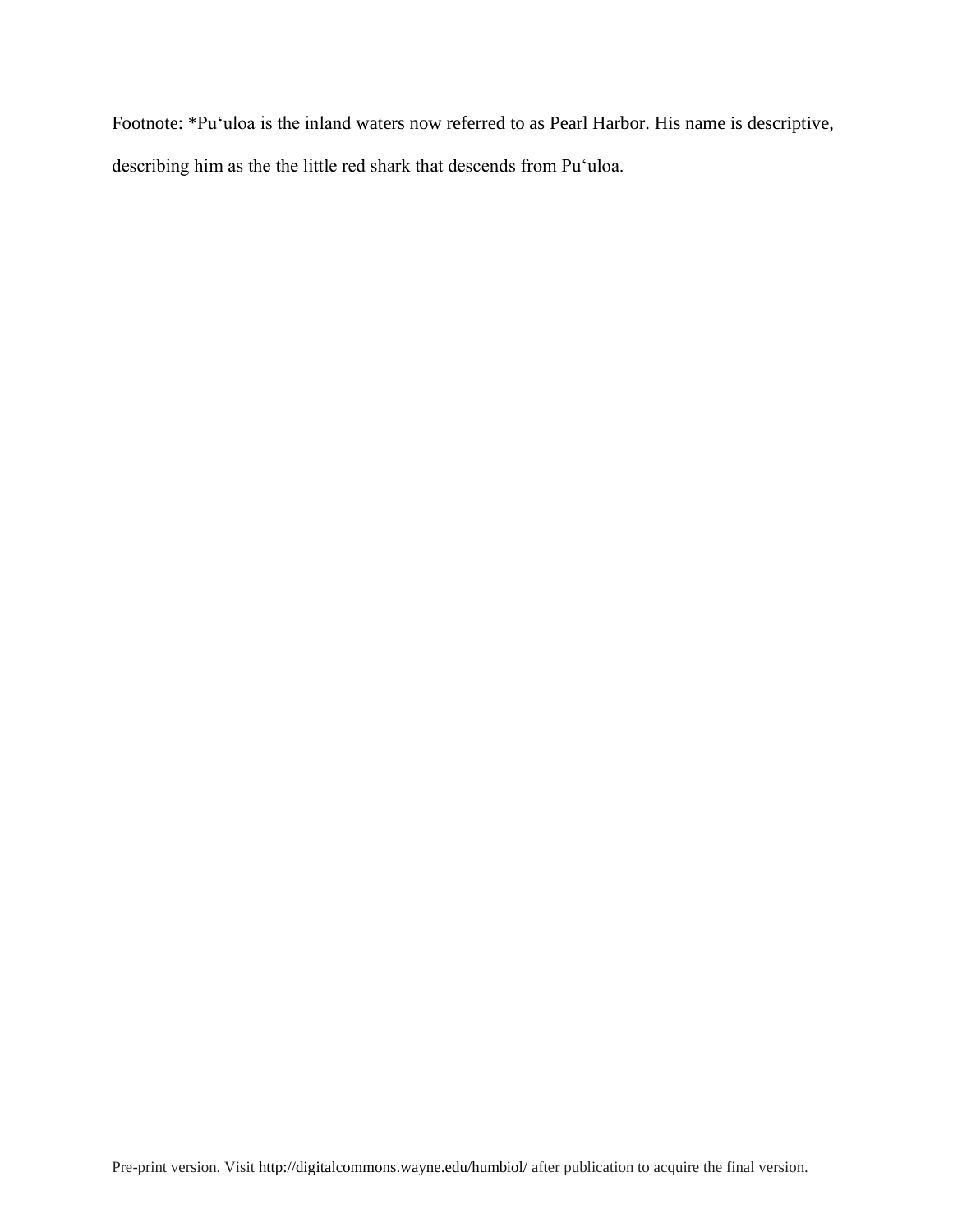# **Literature Cited**

Balazs, G. H. 1997. Annotated list of shark attack cases in the Hawaiian Islands 1779–1996.

- Barron, E. S., C. Schultz, D. Hurley et al. 2015. Names matter: Interdisciplinary research on taxonomy and nomenclature for ecosystem management. *Prog. Phys. Geogr.* 39:640– 660.
- Beckwith, M. W. 1917. Hawaiian shark aumakua. *Am. Anthropol.* 19:503–517.
- Craighill Handy, E. S., and M. K. Pukui. 1958. *Polynesian Family System in Kaʻū Hawaiʻi*. Wellington, NZ: Polynesian Society.
- Curtis, C. 1998. Capturing a tiger shark. In *Stories of Life in Old Hawaiʻi.* Honolulu, HI: Kamehameha Schools Press, 91–96.
- Goodyear-Ka'ōpua, N. 2016. Reproducing the ropes of resistance: Hawaiian studies methodologies. In *Kanaka 'Ōiwi Methodologies*: *Mo'olelo and Metaphor*, K.-A. R. K. N. Oliveira and E. K. Wright, eds. Honolulu, HI: University of Hawaii Press, 1–29.
- Gutmanis, J. 1983. *Na Pule Kahiko: Ancient Hawaiian Prayers*. Honolulu, HI: Editions Limited.
- n.a. 2015. *He moʻolelo kaʻao no Punia: ke keiki āiwaiwa kolohe a Leimakani me Hina, he moʻolelo Hawaiʻi kahiko no Kohala*. Hilo, HI: Hale Kuamoʻo.
- Johnson, J. T., R. Howitt, G. Cajete et al. 2016. Weaving Indigenous and sustainability sciences to diversify our methods. *Sustain. Sci.* 11:1–11.
- Jordan, D. S., and B. W. Evermann. 1903. Part III. The aquatic resources of the Hawaiian Islands. In *Bulletin of the United States Fish Commission. Vol. XXIII*. Washington, D.C.: Government Printing Office, 486.
- Kahaulelio, D. 2006. *Ka ʻOihana Lawaiʻa: Hawaiian Fishing Traditions*. Honolulu, HI: Bishop Museum Press.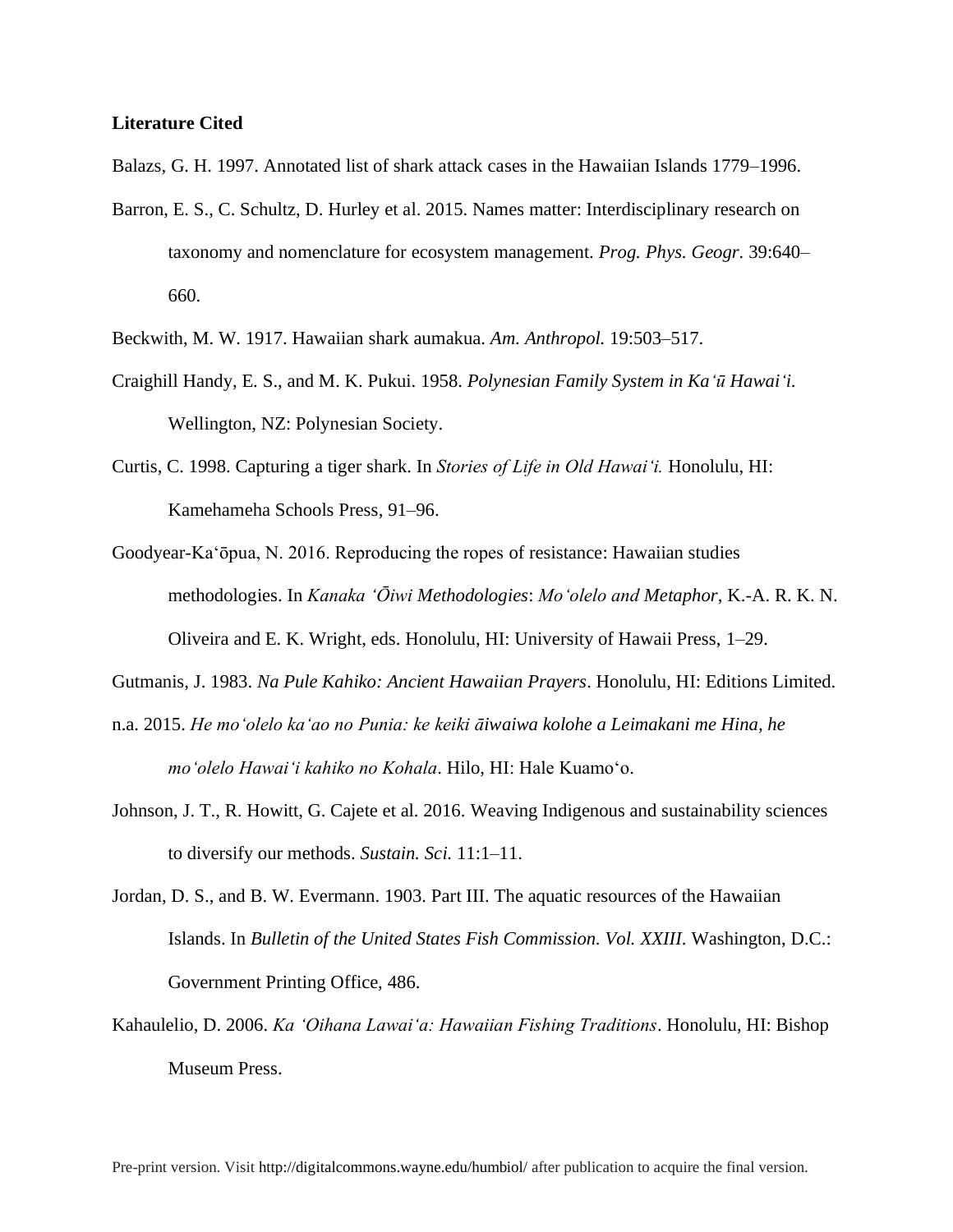Kanahele, P. 2005. I am this land and this land is me. *Hūlili* 2:21–34.

- Liliuokalani (Queen of Hawaii). 1978. *The Kumulipo: An Hawaiian Creation Myth*. Kentfield, CA: Pueo Press.
- Maly, K., and O. Maly. 2003. *Ka Hana Lawaiʻa a me na Koʻa o na Kai ʻEwalu: A History of Fishing Practices and Marine Fisheries of the Hawaiian Islands*. Honolulu, HI: Kumu Pono Associates, LLC and The Nature Conservancy.
- Mānoa, M. 2019. Finding ʻIeʻie: Re-learning ancestral knowledge through moʻolelo. Master's thesis, University of Hawaiʻi at Mānoa.
- McDougal, B. N., 2016. *Finding Meaning: Kaona and Contemporary Hawaiian Literature*. Tucson, AZ: University of Arizona Press.
- Nakuina, E. 2002. *Nanaue the Shark Man & Other Hawaiian Shark Stories*. Anacortes, WA: Pelican Bay Books.
- Pukui, M. K. 1983. *ʻŌlelo No'eau: Hawaiian Proverbs and Poetical Sayings*. Honolulu: HI: Bishop Museum Press.
- Pukui, M. K. 1994. *The Water of Kāne: And other legends of the Hawaiian Islands*. Honolulu, HI: Kamehameha Schools Press.
- Pukui, M. K. 1996. Shark that came for Poi. In *Hawaiʻi Island Legends*, C. Curtis, ed. Honolulu, HI: Kamehameha Schools Press, 186–189.
- Silva, N. K. 2017. *The Power of the Steel-Tipped Pen: Reconstructing Native Hawaiian Intellectual History*. Durham, NC: Duke University Press.
- Sutcliffe, S. R., and M. L. Barnes. 2018. The role of shark ecotourism in conservation behavior: Evidence from Hawaii. *Mar. Policy* 97:27–33.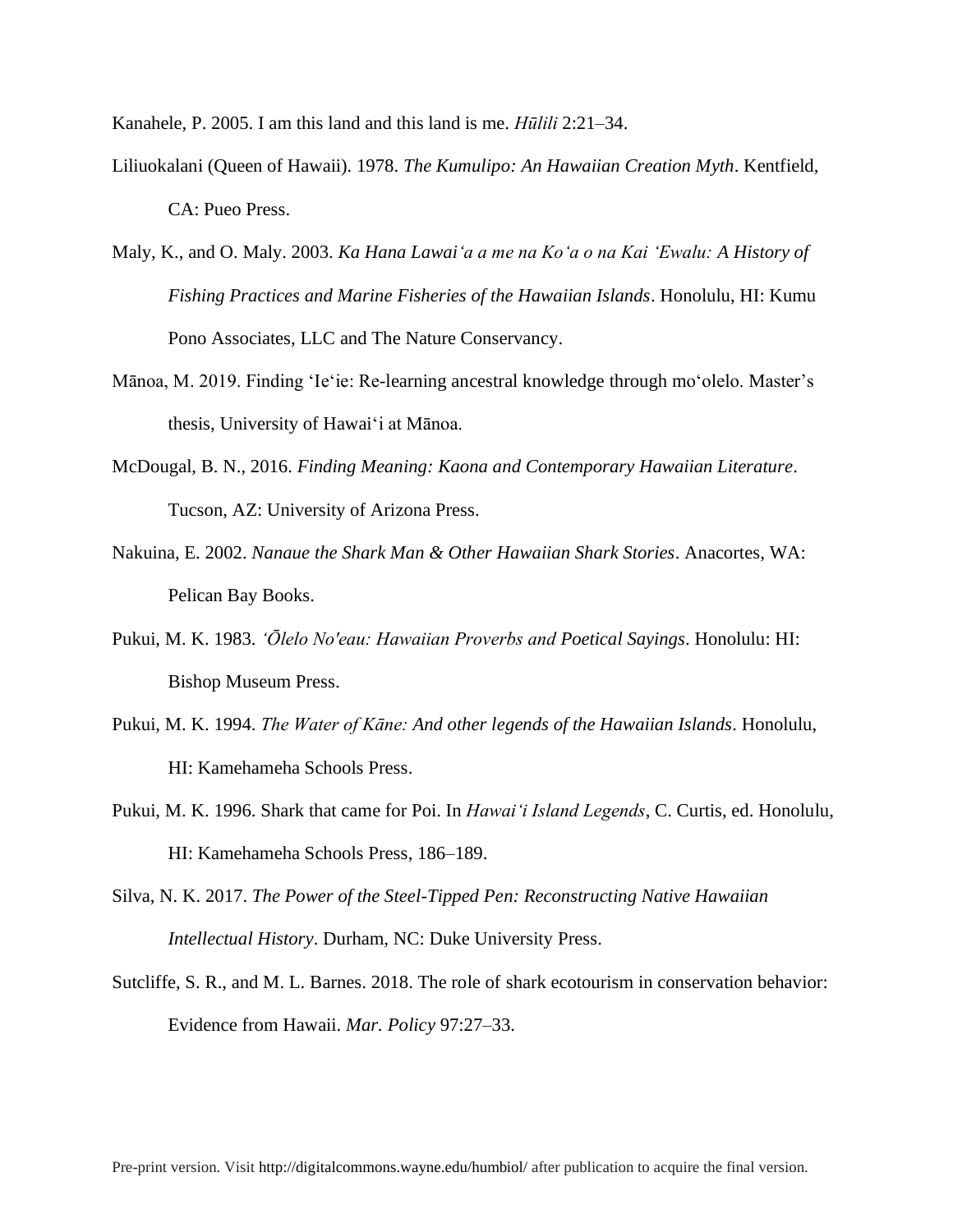- Taylor, L. Jr. 1993. *Sharks of Hawaiʻi: Their Biology and Cultural Significance*. Honolulu, HI: University of Hawaii Press.
- Titcomb, M. 1972. *Native Use of Fish in Hawaiʻi*. Honolulu, HI: University of Hawaii Press.
- Uaua, W. H. 1871. *He Moʻolelo Kaʻao no Kaʻehuikimanoopuʻuloa: Ke Keiki Mano a Kapukapu ma laua ʻo Holei*. Honolulu, HI: Ke Au ʻOkoʻa.
- Wetherbee, B. M., C. G. Lowe, and G. L. Crow. 1994. A review of shark control in Hawaii with recommendations for future research. *Pac. Sci*. 48:95–115.
- Webb, E. L. 1923. Mikololou. In *More Hawaiian Folk Tales*, T. G. Thrum, ed. Chicago, IL: A.C. McClurg & Co., 307–308.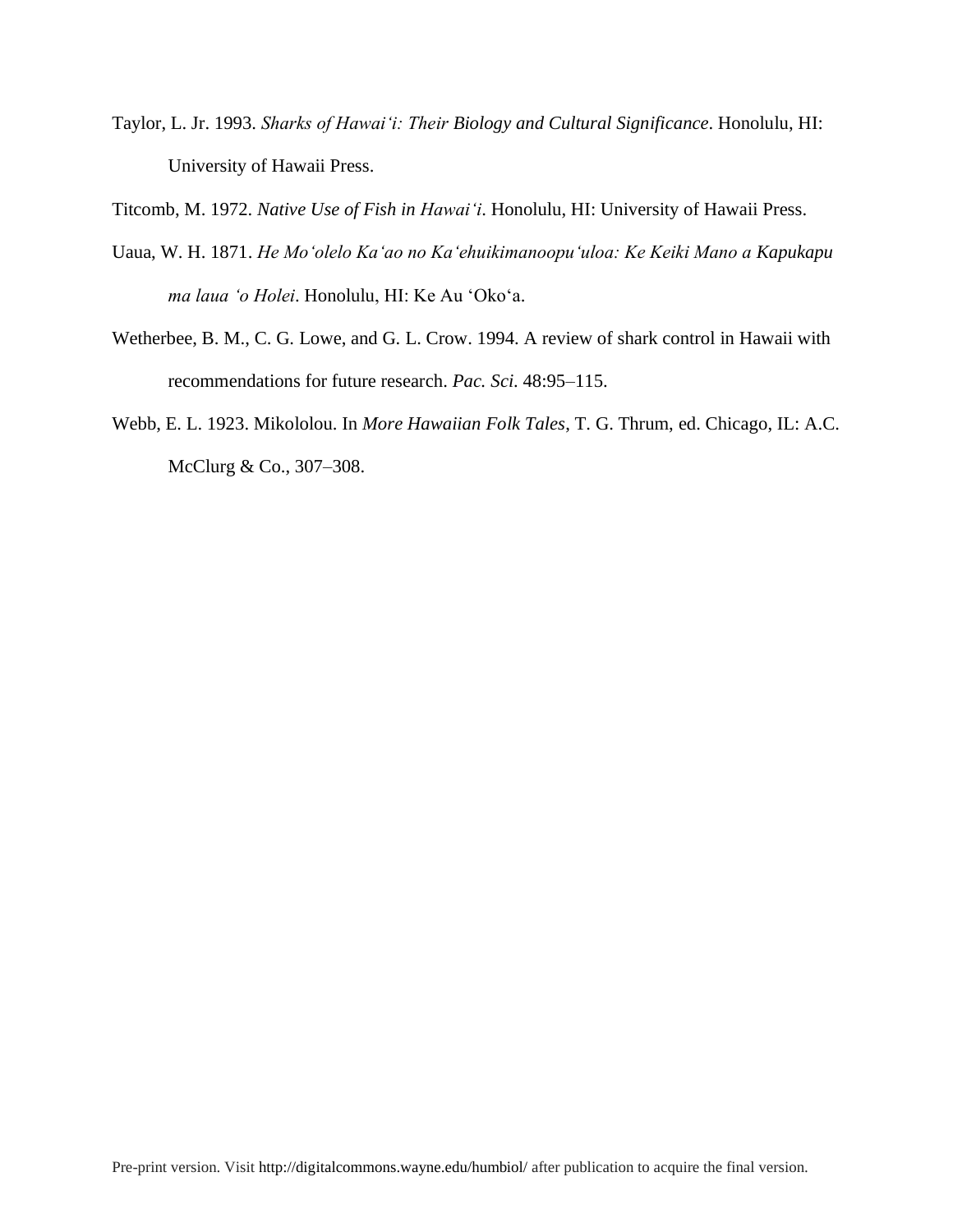| Source (mano)                | <b>Author</b>   | <b>Summary</b>                                       |  |
|------------------------------|-----------------|------------------------------------------------------|--|
| Ka'ehuikimanõopu'uloa        | WH Uaua         | Maps the movement patterns and pilgrimage of this    |  |
|                              |                 | young manō throughout Hawai'i and Kahiki             |  |
| Nanaue                       | Nakuina         | Teaches about feeding behavior and man's role        |  |
| He mo'olo ka'ao no Punia     | Hale            | A story about man-eating sharks and the boy who      |  |
|                              | Kuamo'o         | outsmarted them                                      |  |
| Ka hana lawai'a a me nā      | Maly            | Interviews of elders talking about human-shark       |  |
| ko'a o nā kai ewalu          |                 | relationships                                        |  |
| Register of shark attacks in | <b>Balazs</b>   | Documented shark attacks, 1779-1993                  |  |
| the Hawaiian islands         |                 |                                                      |  |
| Hawaiian shark aumakua       | <b>Beckwith</b> | Collection of 'aumakua stories and a listing of mano |  |
|                              |                 | names                                                |  |
| Mikololou                    | Webb            | A man-eating mano that was forced out of Pu'uloa     |  |
|                              |                 | when he tried to attack humans                       |  |
| Shark that Came for Poi      | n/a             | A manō faithfully carries pa'i 'ai to an old couple  |  |
|                              |                 | who no longer could farm kalo for themselves         |  |
| Capturing a Tiger Shark      | n/a             | Hawaiian ali'i (chiefs) methods to prepare, capture, |  |
|                              |                 | and use mano                                         |  |
| Ka'ahupahau                  | Pukui           | Many people in Pu'uloa had a close relationship with |  |
|                              |                 | this guardian shark who ensured no man-eaters        |  |
|                              |                 | entered the harbor.                                  |  |

# **Table 1. Short Description of Manō Behaviors and the Source of Information**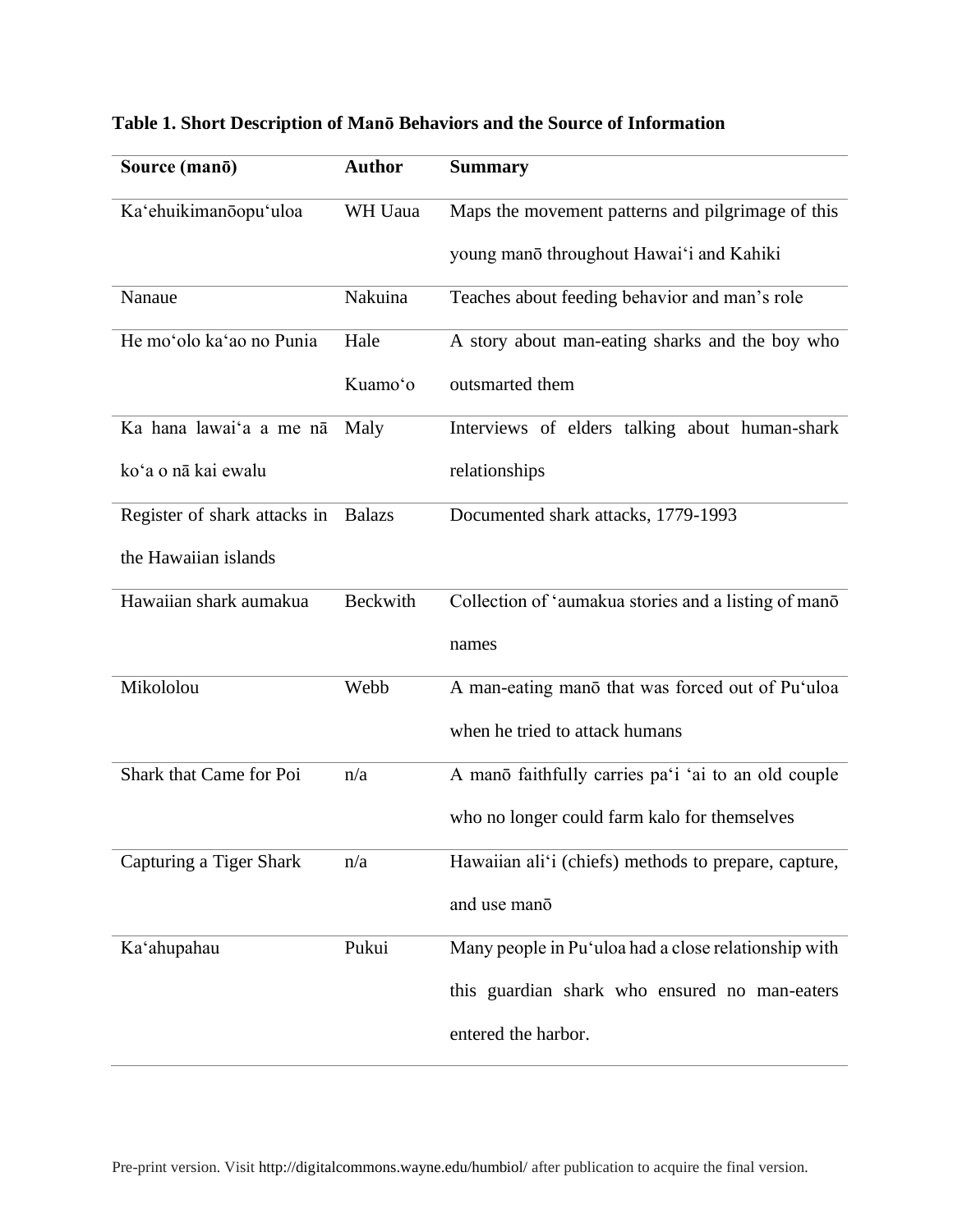| <b>Hawaiian</b> | Common                  | Scientific                |
|-----------------|-------------------------|---------------------------|
| Manō            | General term for sharks |                           |
| Manō kihikihi   | Scalloped Hammerhead    | Sphyrna lewini            |
| Manō kihikihi   | Smooth Hammerhead       | Sphyrna zygaena           |
| Manō pā'ele     | <b>Blacktip Reef</b>    | Carcharhinus melanopterus |
| Manō laukahiʻu  | Thresher                | Alopias pelagicus         |
| Lālākea         | Whitetip Reef           | Triaenodon obesus         |
| Niuhi           | Tiger                   | Galeocerdo cuvier         |
| Niuhi           | White                   | Carcharodon carcharias    |

**Table 2. Correlation of Shark Nomenclature**